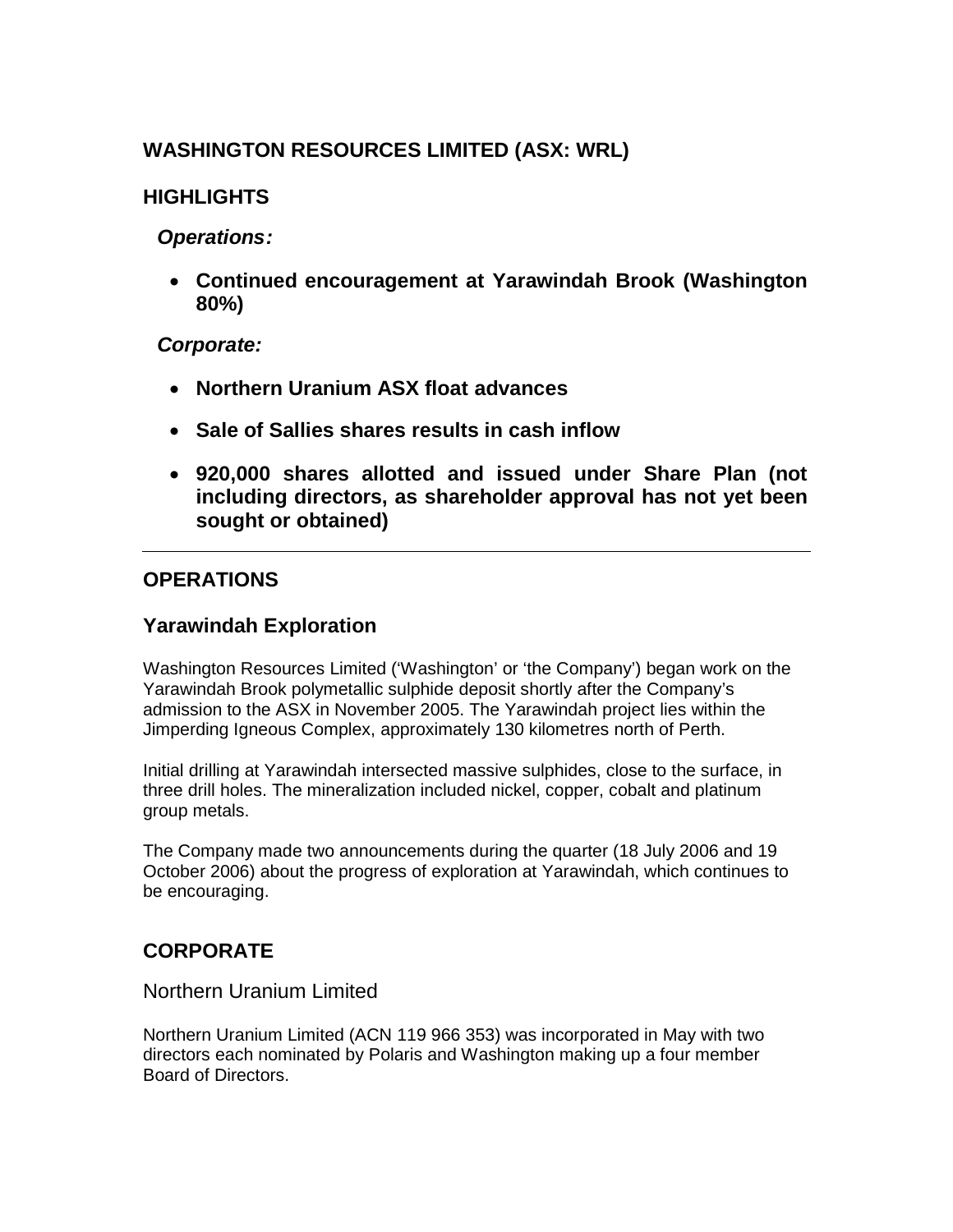On 15 September 2006, the Company and Polaris Metals NL jointly announced that a Prospectus dated 14 September 2006 had been lodged with the Australian Securities and Investment Commission for the issue of up to 20,000,000 shares at 20¢ per share in the Initial Public Offer ("IPO") of Northern Uranium to raise up to \$4,000,000.

Polaris and Washington will each retain a 25% interest in Northern Uranium following the completion of the IPO, and Polaris and Washington shareholders were offered a Priority Entitlement.

### Sale of Sallies shares

Further to the announcement of 14 August 2006, Washington received approximately A\$2.85 million cash (net of costs) as a result of the sale of its investment in Johannesburg-listed fluorspar miner, Sallies Limited. This brings the total cash reserves of the Company to approximately A\$4 million, placing Washington in a strong position to develop its current projects and aggressively pursue other value enhancing opportunities for shareholders.

The Directors of the Company are actively assessing a number of near term cash generating resources projects in Africa and elsewhere and will keep shareholders informed as progress is achieved.

### Employee Share and Option Plans

During the quarter 920,000 shares were allotted and issued to employees and consultants under the Share Plan at \$0.25 per share and loans for that purpose of \$230,000.00 in total were extended.

The shares issued under the Share Plan may not be transferred or otherwise dealt with, and will not be quoted on ASX, until any loan in respect of the shares has been repaid and a period of 12 months (in relation to one third of the shares offered), 24 months (in relation to another one third of the shares offered) and 36 months (in relation to the other one third of the shares offered) has passed from the date of issue.

No shares were issued to Directors of the Company, as any offers made under the Share Plan and the Option Plan to Directors were made subject to the receipt of shareholder approval.

The purpose of the grant of options and issue of shares under the Share and Option Plans is, amongst other things, to reward the recipients for their past performance and to provide long term incentives for participation in Washington's growth. For further information please contact:

Adrian Griffin Washington Resources Limited (+618) 9485 0755 (+614) 18 927 658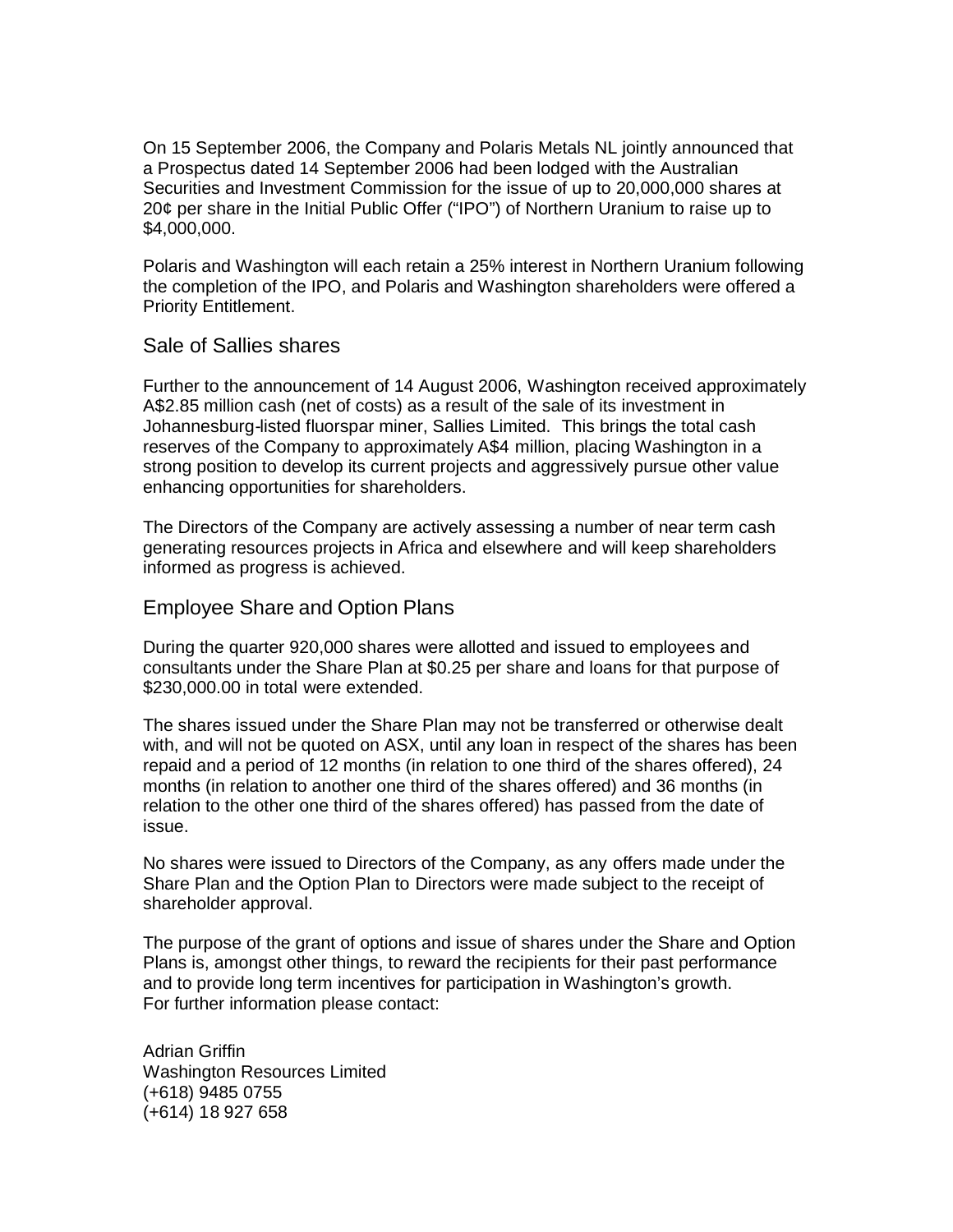*Rule 5.3 Rule 5.3*

#### **Appendix 5B**

#### **Mining exploration entity quarterly report**

Introduced 1/7/96. Origin: Appendix 8. Amended 1/7/97, 1/7/98, 30/9/2001.

Name of entity

Washington Resources Limited

58 097 532 137 30 September 2006

ABN Quarter ended ("current quarter")

#### **Consolidated statement of cash flows**

#### **Cash flows related to operating activities** Current quarter \$A'000 Year to date (3 Months) \$A'000 1.1 Receipts from product sales and related debtors - - 1.2 Payments for (a) exploration and evaluation (b) development (c) production (d) administration (110) - - (178) (110) - - (178) 1.3 Dividends received<br>
1.4 Interest and other items of a similar nature 1.4 1.4 1.4 1.4 1.4 Interest and other items of a similar nature received 14 14 1.5 Interest and other costs of finance paid 1.6 Income taxes paid contract the set of the set of the set of the set of the set of the set of the set of the set of the set of the set of the set of the set of the set of the set of the set of the set of the set of the 1.7 Other (provide details if material) **Net Operating Cash Flows** (274) (274) (274) **Cash flows related to investing activities** 1.8 Payment for purchases of: (a)prospects (b)equity investments (c) other fixed assets - (100) - - (100) - 1.9 Proceeds from sale of: (a)prospects (b)equity investments (c)other fixed assets - 2,853 - - 2,853 - 1.10 Loans to other entities (44) (44) (44) (44) 1.11 Loans repaid by other entities <br>1.12 Other (provide details if material) <br>1.12 Other (provide details if material) Other (provide details if material) **Net investing cash flows** 2,709 2,709 1.13 Total operating and investing cash flows (carried forward) 2,435 2,435

<sup>+</sup> See chapter 19 for defined terms.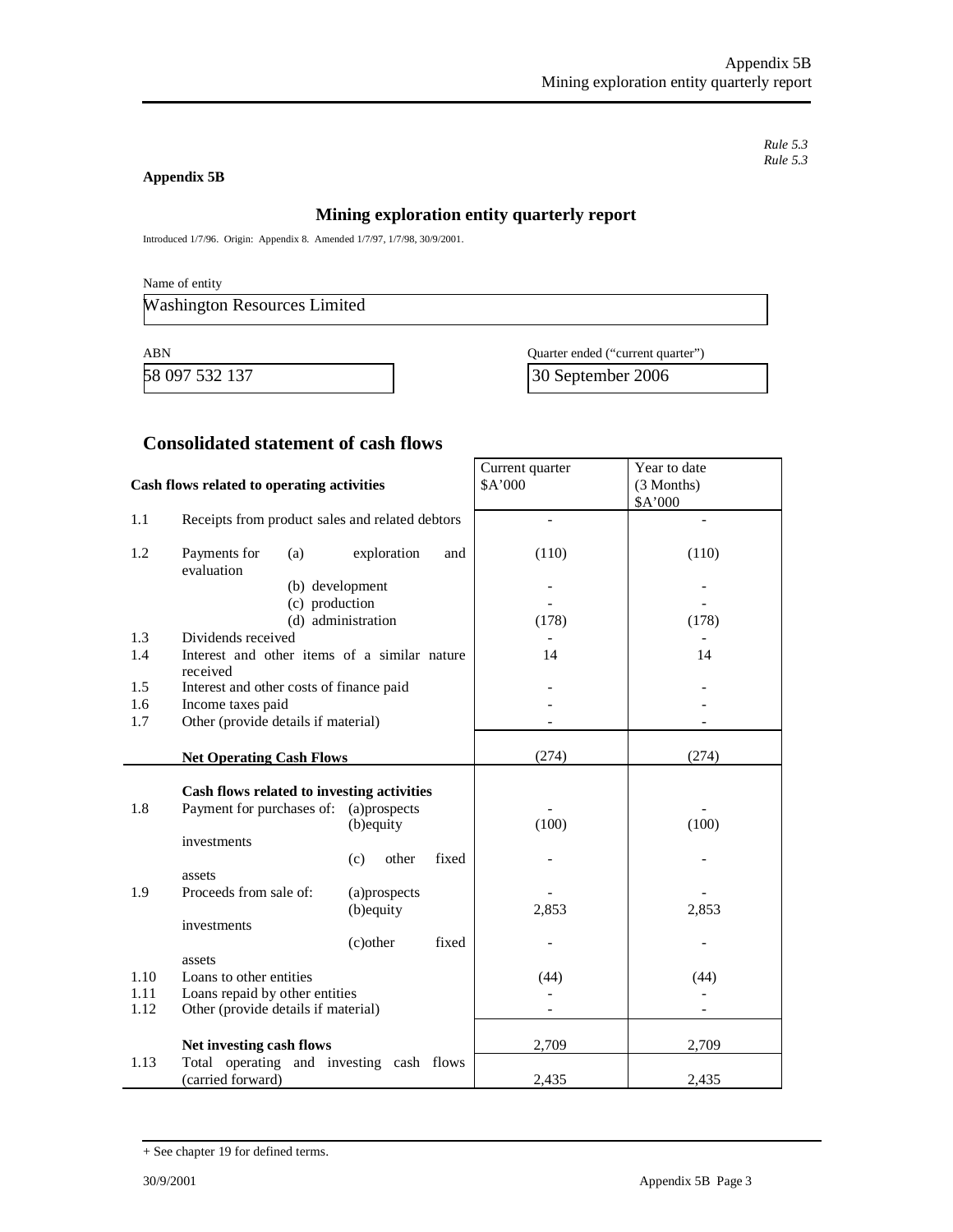| 1.13         | Total operating and investing cash flows<br>(brought forward)                           | 2,435 | 2,435 |
|--------------|-----------------------------------------------------------------------------------------|-------|-------|
|              | Cash flows related to financing activities                                              |       |       |
| 1.14<br>1.15 | Proceeds from issues of shares, options, etc.<br>Proceeds from sale of forfeited shares |       |       |
| 1.16         | Proceeds from borrowings                                                                |       |       |
| 1.17         | Repayment of borrowings                                                                 |       |       |
| 1.18         | Dividends paid                                                                          |       |       |
| 1.19         | Other (provide details if material)                                                     |       |       |
|              | Net financing cash flows                                                                |       |       |
|              | Net increase (decrease) in cash held                                                    | 2,435 | 2,435 |
| 1.20         | Cash at beginning of quarter/year to date                                               | 1,610 | 1,610 |
| 1.21         | Exchange rate adjustments to item 1.20                                                  |       |       |
| 1.22         | Cash at end of quarter                                                                  | 4,045 | 4,045 |

### **Payments to directors of the entity and associates of the directors**

### **Payments to related entities of the entity and associates of the related entities**

|      |                                                                  | Current quarter<br>\$A'000 |
|------|------------------------------------------------------------------|----------------------------|
| 1.23 | Aggregate amount of payments to the parties included in item 1.2 | (54)                       |
| 1.24 | Aggregate amount of loans to the parties included in item 1.10   |                            |
|      |                                                                  |                            |

1.25 Explanation necessary for an understanding of the transactions

#### **Non-cash financing and investing activities**

- 2.1 Details of financing and investing transactions which have had a material effect on consolidated assets and liabilities but did not involve cash flows
- 2.2 Details of outlays made by other entities to establish or increase their share in projects in which the reporting entity has an interest

### **Financing facilities available**

*Add notes as necessary for an understanding of the position.*

<sup>+</sup> See chapter 19 for defined terms.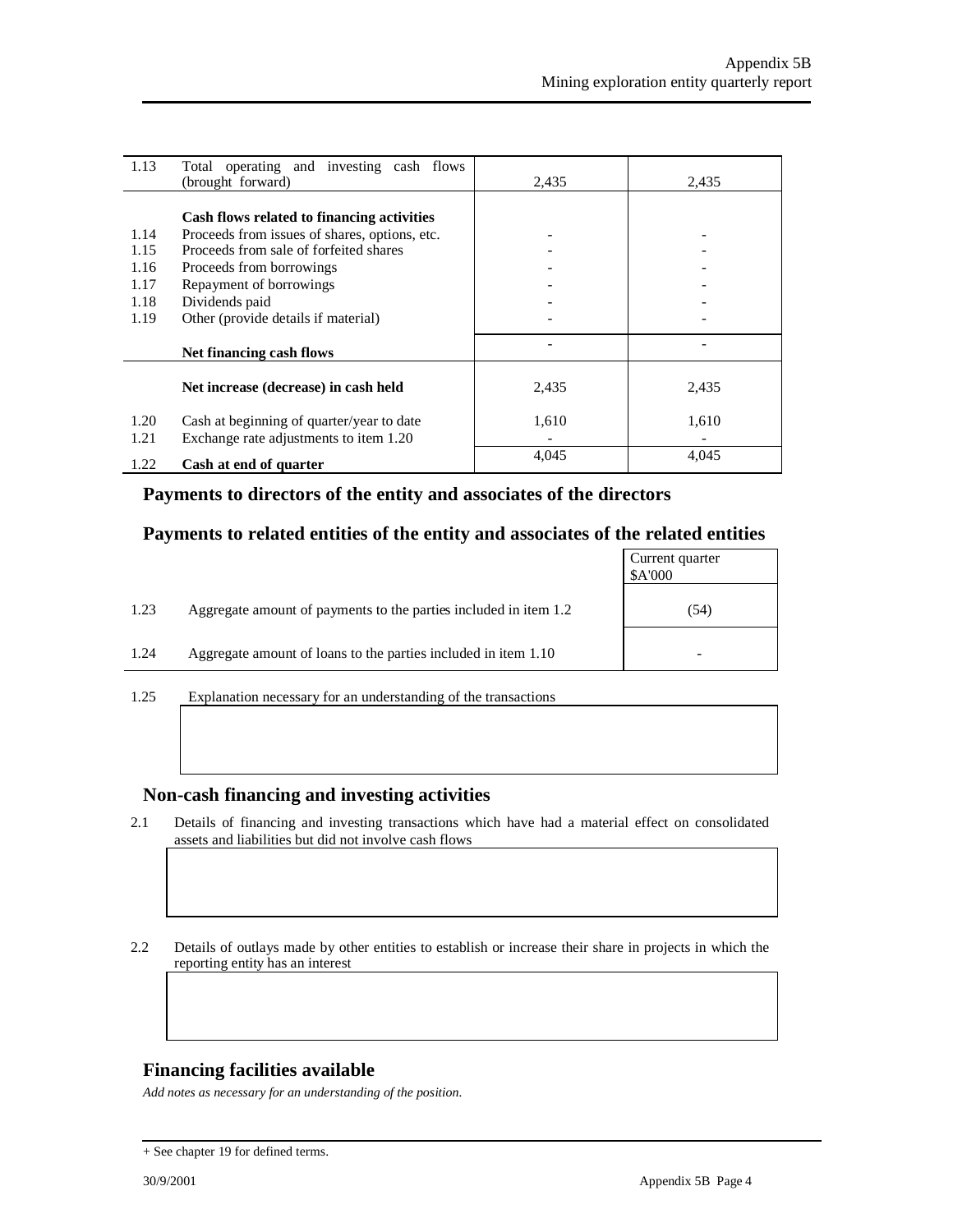|     |                             | Amount available<br>\$A'000 | Amount used<br>A'000 |
|-----|-----------------------------|-----------------------------|----------------------|
| 3.1 | Loan facilities             |                             |                      |
| 3.2 | Credit standby arrangements |                             |                      |

# **Estimated cash outflows for next quarter**

|     | <b>Total</b>               | 200     |
|-----|----------------------------|---------|
| 4.2 | Development                |         |
| 4.1 | Exploration and evaluation | 200     |
|     |                            | \$A'000 |

### **Reconciliation of cash**

|     | Reconciliation of cash at the end of the quarter (as<br>shown in the consolidated statement of cash flows) to<br>the related items in the accounts is as follows. | Current quarter<br>\$A'000 | Previous quarter<br>A'000 |
|-----|-------------------------------------------------------------------------------------------------------------------------------------------------------------------|----------------------------|---------------------------|
| 5.1 | Cash on hand and at bank                                                                                                                                          | 4.045                      | 4,045                     |
| 5.2 | Deposits at call                                                                                                                                                  |                            |                           |
| 5.3 | Bank overdraft                                                                                                                                                    |                            |                           |
| 5.4 | Other (provide details)                                                                                                                                           |                            |                           |
|     | <b>Total: cash at end of quarter</b> (item 1.22)                                                                                                                  | 4,045                      | 4,045                     |

# **Changes in interests in mining tenements**

|     |                                                                     | Tenement<br>reference | Nature of interest<br>(note (2)) | Interest at<br>beginning<br>of quarter | Interest at<br>end of<br>quarter |
|-----|---------------------------------------------------------------------|-----------------------|----------------------------------|----------------------------------------|----------------------------------|
| 6.1 | Interests in mining<br>tenements relinquished,<br>reduced or lapsed |                       |                                  |                                        |                                  |
| 6.2 | Interests in mining<br>tenements acquired or<br>increased           | E24995                | Grant of licence                 | nil                                    | 100%                             |

<sup>+</sup> See chapter 19 for defined terms.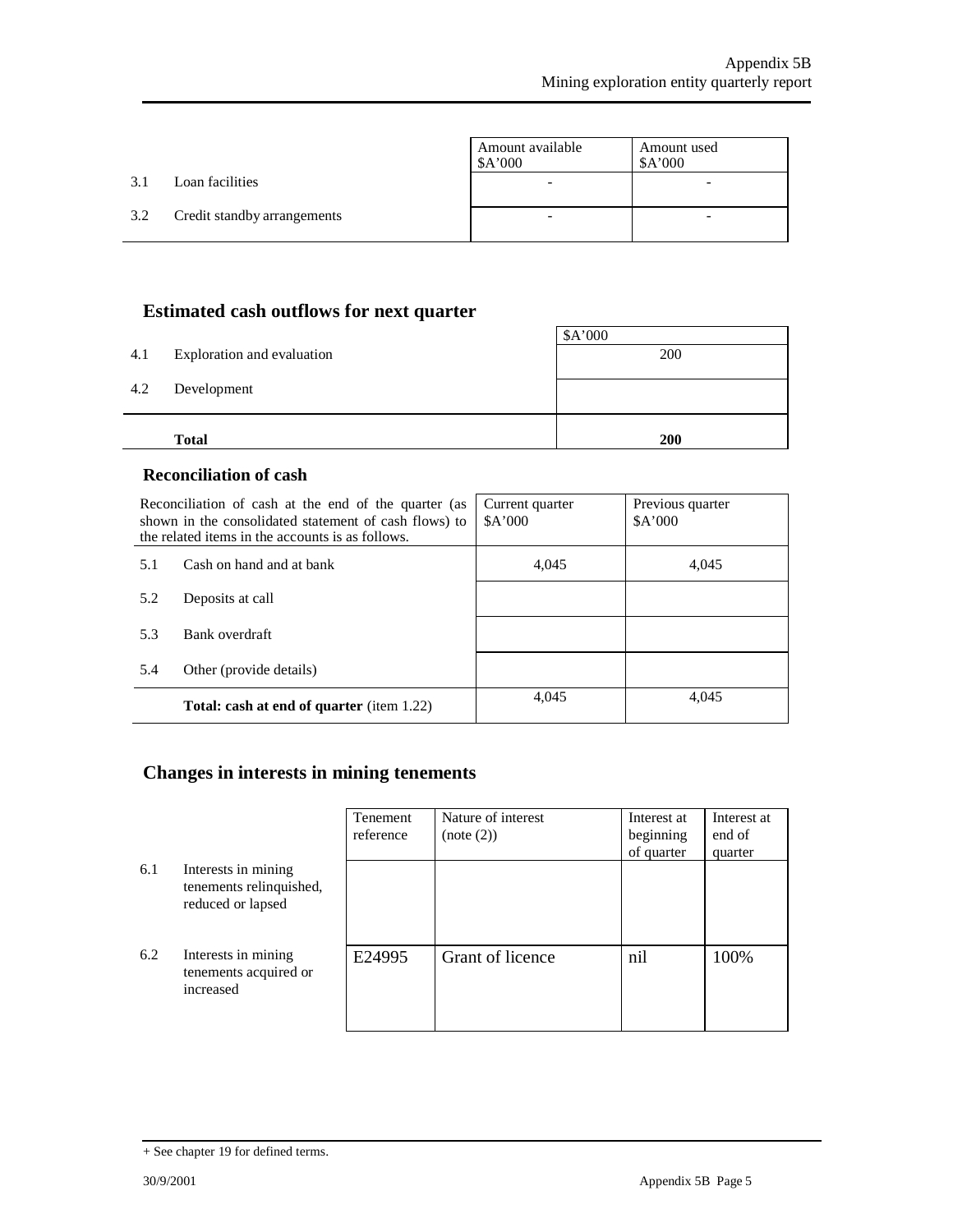### **Issued and quoted securities at end of current quarter**

*Description includes rate of interest and any redemption or conversion rights together with prices and dates.*

|       |                                 | Total number | Number quoted | Issue price<br>per | Amount paid up per    |
|-------|---------------------------------|--------------|---------------|--------------------|-----------------------|
|       |                                 |              |               | security (see note | security (see note 3) |
|       |                                 |              |               | $3)$ (cents)       | (cents)               |
| 7.1   | Preference                      |              |               |                    |                       |
|       | <sup>+</sup> securities         |              |               |                    |                       |
|       | (description)                   |              |               |                    |                       |
| 7.2   | Changes during                  |              |               |                    |                       |
|       | quarter<br>(a) Increases        |              |               |                    |                       |
|       | through issues                  |              |               |                    |                       |
|       | (b) Decreases                   |              |               |                    |                       |
|       | through returns                 |              |               |                    |                       |
|       | of capital, buy-                |              |               |                    |                       |
|       | backs,                          |              |               |                    |                       |
|       | redemptions                     |              |               |                    |                       |
| 7.3   | +Ordinary                       |              |               |                    |                       |
|       | securities                      |              |               |                    |                       |
| 7.4   | Changes during                  |              |               |                    |                       |
|       | quarter                         |              |               |                    |                       |
|       | (a) Increases                   |              |               |                    |                       |
|       | through issues<br>(b) Decreases | 920,000      | Nil           |                    |                       |
|       | through returns                 |              |               |                    |                       |
|       | of capital, buy-                |              |               |                    |                       |
|       | backs                           |              |               |                    |                       |
| $7.5$ | +Convertible                    |              |               |                    |                       |
|       | debt securities                 |              |               |                    |                       |
|       | (description)                   |              |               |                    |                       |
| 7.6   | Changes during                  |              |               |                    |                       |
|       | quarter                         |              |               |                    |                       |
|       | (a) Increases<br>through issues |              |               |                    |                       |
|       | (b) Decreases                   |              |               |                    |                       |
|       | through                         |              |               |                    |                       |
|       | securities                      |              |               |                    |                       |
|       | matured,                        |              |               |                    |                       |
|       | converted                       |              |               |                    |                       |
| 7.7   | <b>Options</b>                  |              |               | Exercise price     | Expiry date           |
|       | (description and                |              |               |                    |                       |
|       | conversion<br>factor)           |              |               |                    |                       |
| 7.8   | Issued during                   |              |               |                    |                       |
|       | quarter                         |              |               |                    |                       |
| 7.9   | <b>Exercised</b> during         |              |               |                    |                       |
|       | quarter                         |              |               |                    |                       |
| 7.10  | Expired during                  |              |               |                    |                       |
| 7.11  | quarter<br><b>Debentures</b>    |              |               |                    |                       |
|       | (totals only)                   |              |               |                    |                       |

<sup>+</sup> See chapter 19 for defined terms.